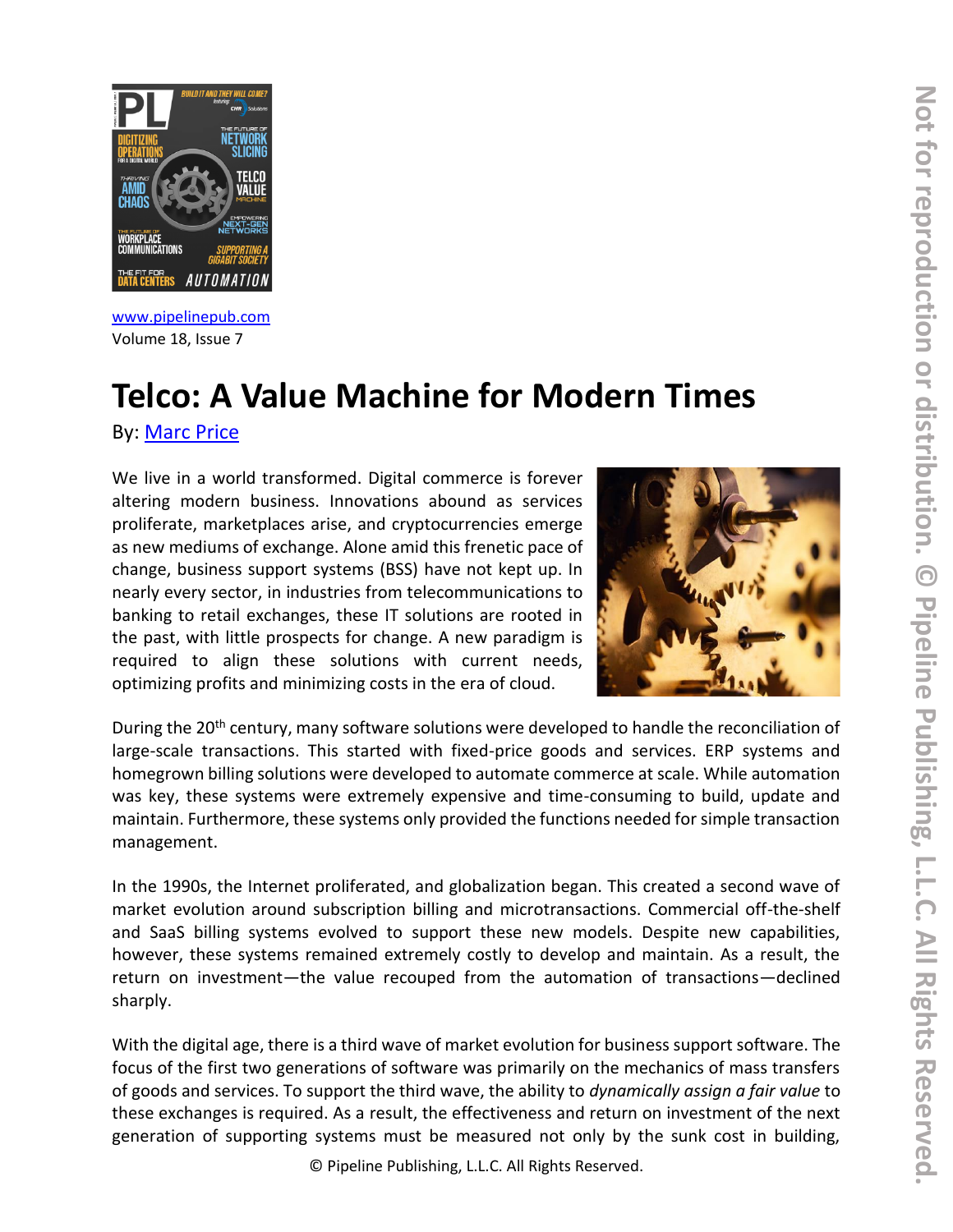maintaining, and supporting them, but also in the revenue lost from unoptimized value creation. The digital age demands something new to facilitate automation for increasingly more dynamic exchanges of goods and services.

### **Telecommunications as a case study**

No industry has relied upon automation of large-scale transaction management for commercial exchanges more than telecommunications. This industry, first offering communications and later connectivity as its primary service, grew from a regulated environment and has largely sustained a utility-based, cost-plus pricing model even after deregulation. The sector has, in theory, striven to change its approach. But with little product differentiation available across network performance and value-added services, low-cost providers in almost every market have created a race to the bottom.

As industries mature outside of regulatory frameworks, so do the commerce models that support them based on market, consumer, and supplier dynamics. This is [happening in telco as well,](https://venturebeat.com/2020/02/25/software-eats-telco-the-coming-disruption/) as disruptive innovators and new challengers recognize new capabilities to target specific market segments with differentiated products and services.

The convergence of 5G networks, edge capabilities, and emerging partner ecosystems centered on cloud-based technologies and open APIs is creating an entirely new set of market dynamics. For the first time telcos—and other new entrants—are creating a more sophisticated supply chain, with the ability to harness network resources and relevant data sources more seamlessly to create new products and services.

This leads to the emergence of *differentiated* product and service offerings, and the ability to *target specific customer segment*s. This is something telcos could not do with previous network generations, and as a result they were rarely able to move away from utility pricing. New capabilities like network slicing are designed explicitly to enable resources to be applied toward target customer segments with differentiated product offerings. Differentiation and customer segmentation are the key elements required to evolve and sustain more dynamic, value-based business models.

### **Assigning value for high-volume transactions**

[Telco is not alone](https://www.irena.org/-/media/Files/IRENA/Agency/Publication/2019/Feb/IRENA_Innovation_ToU_tariffs_2019.pdf?la=en&hash=36658ADA8AA98677888DB2C184D1EE6A048C7470) in requiring a modern ability to assign value for highly variable dynamic transactions. And telco is not alone in addressing current challenges where excessive costs are required with the mechanics of reconciling these exchanges.

Connectivity has begun to underpin almost every product and service across all industries, expanding these ecosystems and having major implications on how they exchange value across a new supply chain.

[Connected devices enable new data](https://www.gartner.com/en/documents/3981989) regarding retail behavior, device performance, product lifecycle and purchase renewal, and so much more. This data, much of which can be used to tailor experiences or to monetize offerings, is expected to reach [79.4 ZB \(zettabytes\) by 2025.](https://blogs.idc.com/2019/11/04/how-you-contribute-to-todays-growing-datasphere-and-its-enterprise-impact/)

© Pipeline Publishing, L.L.C. All Rights Reserved.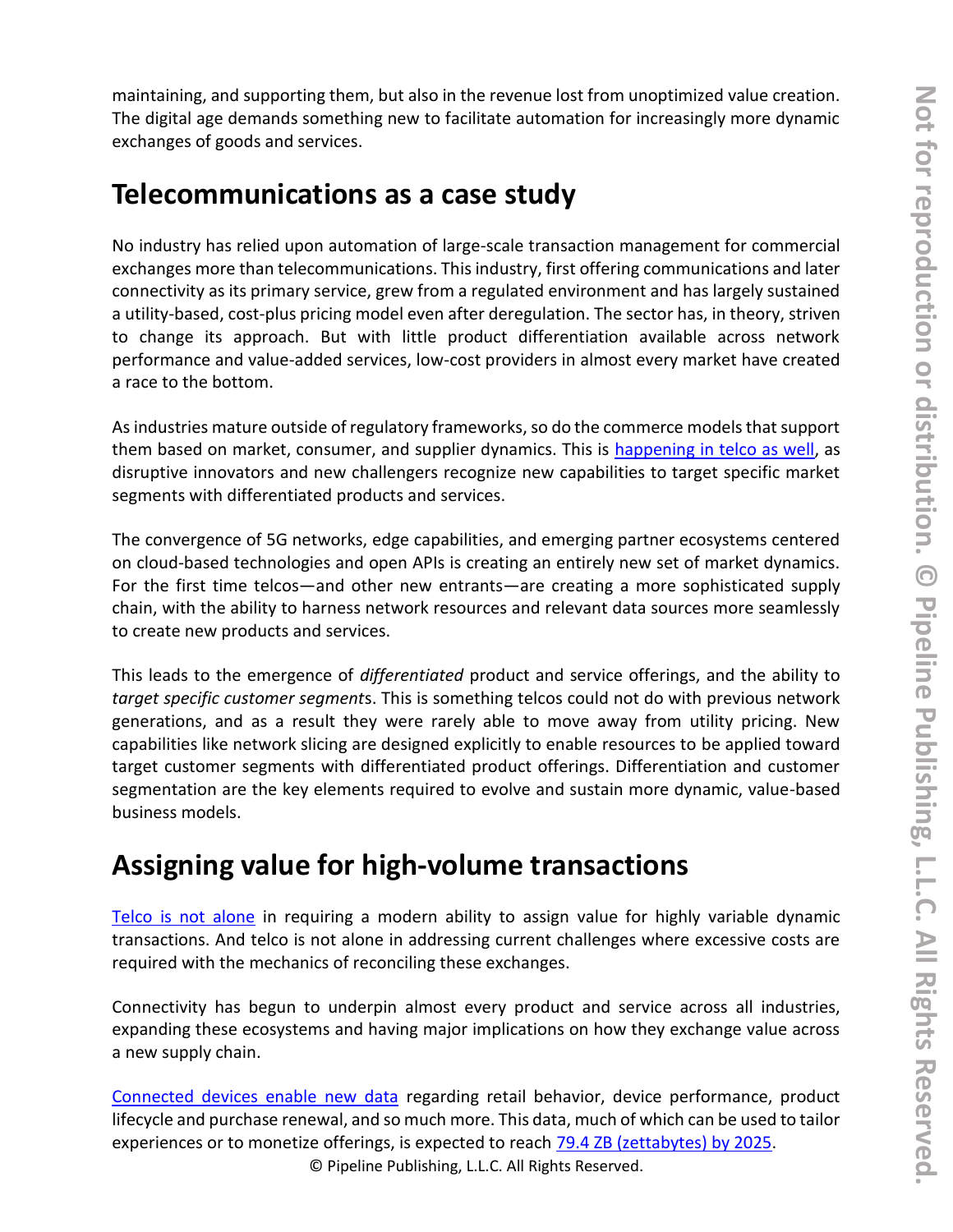Services that rely on connectivity and data (as in, nearly everything) are primed for a massive shift in commerce models. There will be first-mover advantages. It only takes one disruptor in a category to have a domino effect. We are seeing the beginnings of this shift in the telecom domain with operators implementing dynamic pricing for the first time, based on multiple factors such as customer segment, service mix, and which competitor they are currently targeting. DISH [is a great example of this,](https://www.mobileworldlive.com/blog/blog-will-dish-renew-interest-in-dynamic-pricing) looking at dynamic pricing as part of its 5G network build as a way of capitalizing on revenues from network slicing for enterprise customers.

Additionally, regulatory changes and product innovation are transforming the landscape, enabling non-telco industries to address these needs independently. Private networks are emerging to enable new forms of access. Chipset innovations are providing the means for almost every machine to connect and share data, with [analysts forecasting](https://www.gartner.com/en/documents/4006453) explosive growth as 5G innovation increasingly requires high-performance computing capabilities. Whereas once telecommunications services had little in common with other goods and services, the lines are now considerably blurred.

### **A value machine for modern times**

In the face of these changes, all companies in every industry must reconsider how they differentiate and deliver market-segmented pricing models that are meaningful to their targeted customers. In most cases, companies have software and processes in place that are not fit for purpose.

Models for value assignment are converging, and commonalities across industries benefit all. Innovative companies are optimizing value based on a combination of the purchase price, inherent value from insights over time, and ability to adapt quickly to rapidly changing market conditions.

Business support systems must address these new advances in radically new ways than in the past. Whereas custom solutions were once the norm, synergies in value assignment and facilitating exchanges regardless of industry will drive down costs, essential to providing a return on investment.

Commonalities for the modern value machine include:

- 1. Harnessing cloud, open-source innovation, and the worldwide development community;
- 2. Supporting real-time dynamic pricing conditions for all transactions at the time of purchase; and
- 3. Serving these functions with the most efficiency, predictability, and the lowest possible cost.

Let's look at each of these points here:

#### **Harnessing cloud**

While sunk costs were defensible for first- and second-generation business support systems, the variable nature of emerging business models demands cloud-centric business support systems to manage modern exchanges of value. Solutions suited to the cloud serve to provide elastic cost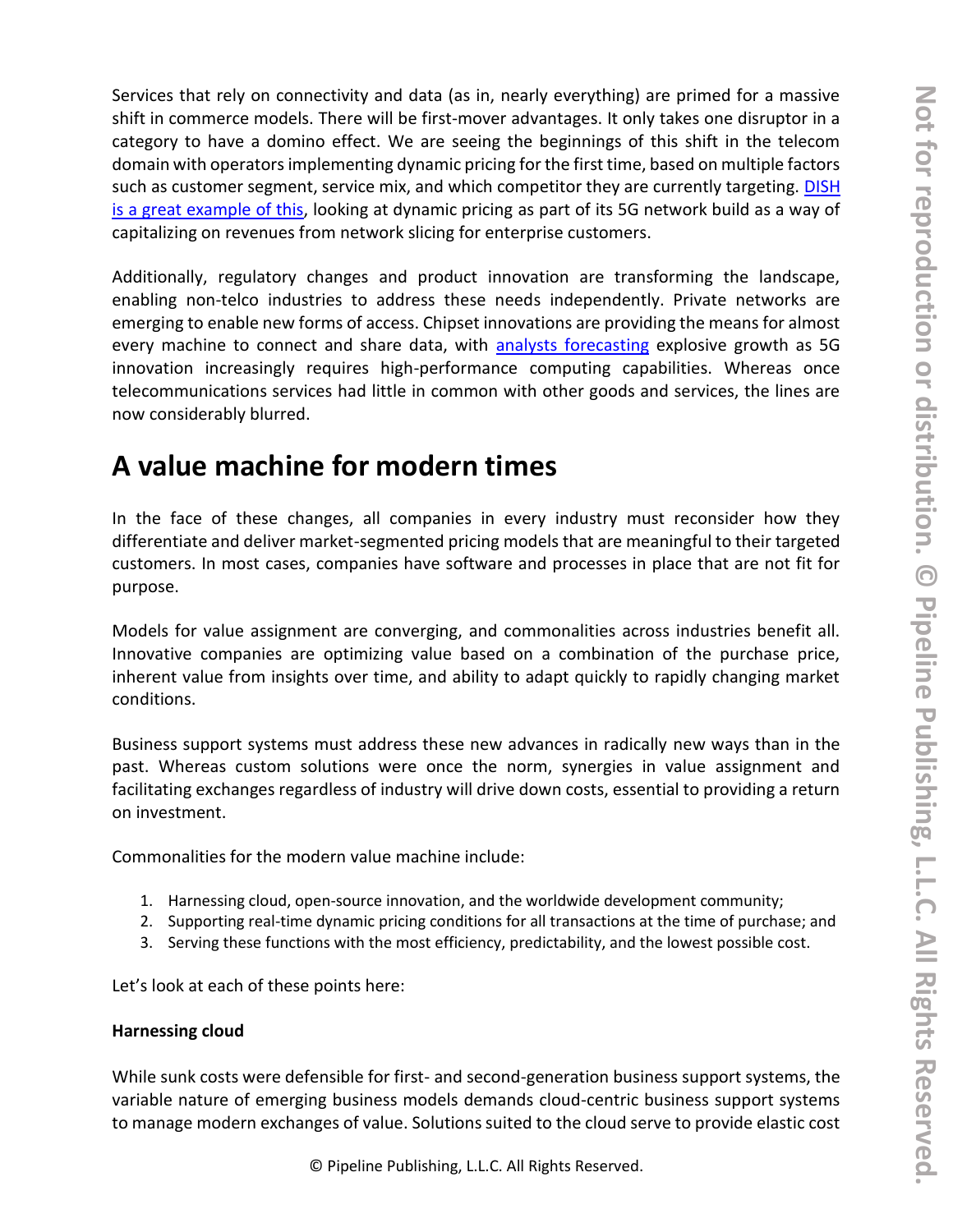models, just as modern BSS must deliver elastic pricing to the business. An essential underlying factor in these decisions is that solutions must be cloud agnostic; locking into any one cloud or cloud vendor is as fraught with danger as turning over one's business to any one sole supplier. Truly cloud-native solutions run well on any cloud, and businesses won't be held hostage to their pace of change. Likewise, an open cloud-based solution offers the promise of open-source innovation, with developers worldwide contributing new advances across industry boundaries.

#### **Dynamic pricing**

Though pricing models in earlier times didn't change frequently in most industries—and were sometimes even based on tariffs or schemes that required extensive and time-consuming approval processes—modern commerce increasingly must account for rapidly changing conditions to apply responsive price changes. To achieve real-time dynamic pricing, the BSS must be able to ingest rapidly changing attributes from multiple sources and apply them instantly. Small changes in pricing can have a ripple effect on product catalogs, offer systems, care systems, and billing. A coordinated and thoughtful approach is needed to introduce modern dynamic commerce solutions designed to manage this pace of change.

Just as cloud-based infrastructure enables elastic *cost structures*for modern commerce, dynamic pricing solutions address elastic *value creation* through optimization of prices best suited to changing market conditions.

#### **Extensible and efficient**

First-generation systems for automating value exchanges were largely custom built, tailored to each individual business's needs. This stilted growth and impeded progress as each "change request" introduced new costs and time-to-market delays. The value machine of the future is highly adaptable with configuration rules, not programmable instructions. As data is emerging as a key differentiator, it is also the primary driver of assigning value. The value machine must ingest data, assess data for decision-making, and turn it into value. To do this, it must have well-defined open application programming interfaces (APIs) to enable the introduction of new systems and data streams from different vendors. When architected correctly, costs are kept low and predictable, despite an ever-changing environment. And the business remains agile to ensure that, as with the choice of cloud providers, no vendor holds the business hostage with its support systems.

The simple truth is that the billing system as we know it has evolved very little in the past 25 years. Where and how it is implemented has changed, but its fundamental set of capabilities has remained static, built for industries that have yet to develop differentiated products and segmented markets. As noted earlier, today's billing applications were built with an emphasis on the mechanics of mass transfers of goods and services, rather than aiding with the difficult challenge of *assigning a fair value* to these exchanges based on customers' perceived value and changing market conditions.

In short, the billing system is well overdue for a replacement that is optimized to automate the exchange of value in a more sophisticated supply chain.